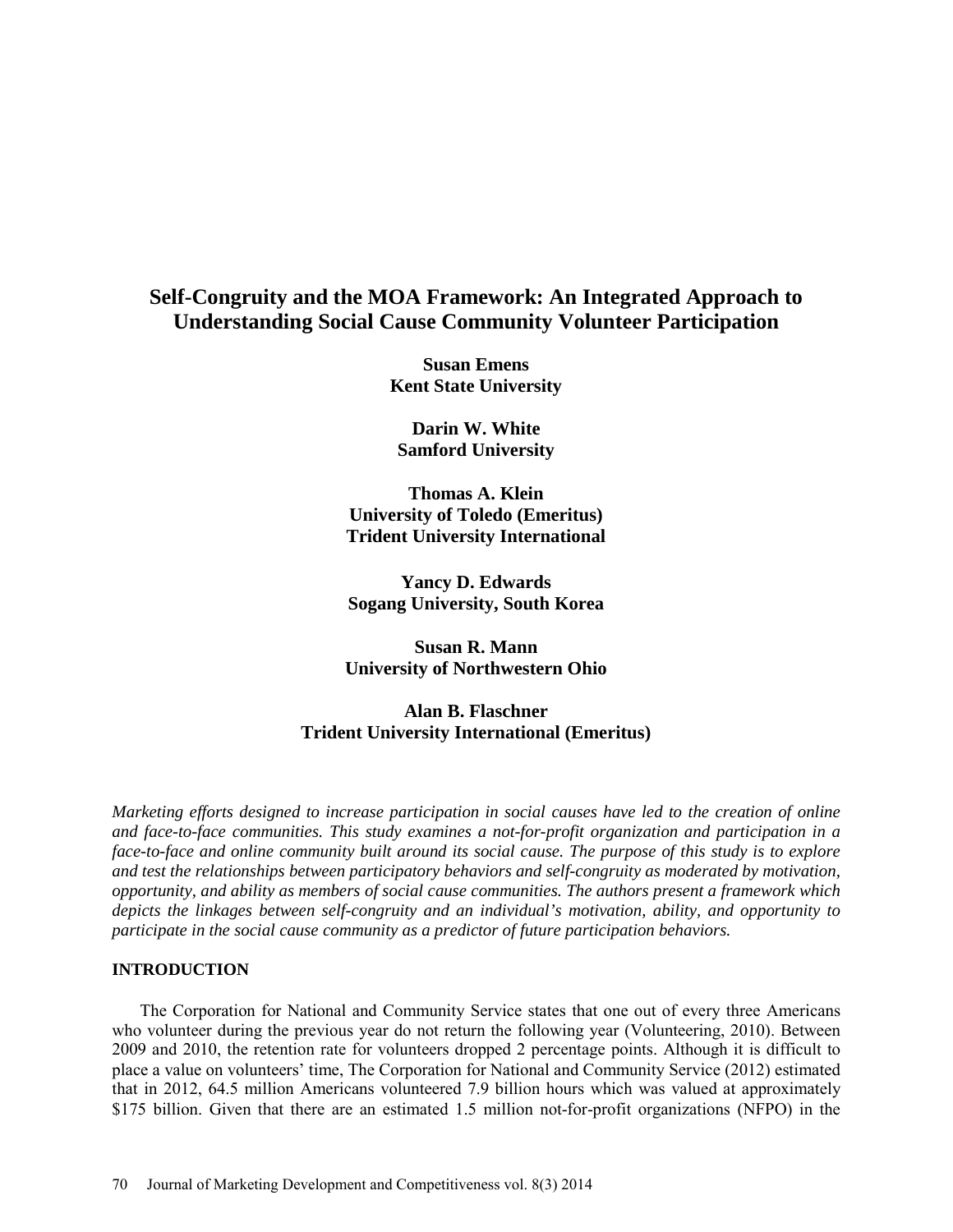United States, which account for approximately 5% of the GDP in the US (Sector Report, 2010), this drop in volunteer retention is cause for concern. McPherson and Rotolo (1996) suggested that the emergence of new competitors for the time and other resources of volunteers will impact existing not-for-profit organizations' ability to retain existing members or attract new ones. This proposition is supported by recent reports which indicate that although volunteering has been steadily on the rise (Volunteering, 2010), there is also evidence (Corporation for National and Community Service, 2010) to suggest that because of the large variety of volunteer opportunities, individuals are demanding more flexibility and control over when and with whom they commit their time and financial resources. For managers of notfor-profit organizations the question that arises is **"***What can I do to get greater participation in my cause?"* 

To address the issue of increasing participation, one type of strategy is to focus on *why* individuals donate to or participate in not-for-profit organizations. From a sociological and consumer behavior perspective, an often-cited source (Smith, 1994; Clary, Ridge, Stukas, Snyder, Copeland, Hougan, & Miene, 1998; Houle, Sagarin, Kaplan, 2005) of motivation for volunteering is an individual's need for affiliation. One of the marketing strategies implemented by not-for-profit organizations has been the creation of social events surrounding the organization's cause. Examples of events that have evolved from social causes include the American Cancer Society's Relay for Life, The Susan G. Komen 3-Day Walk, and the Muscular Dystrophy Telethon. Although these social cause events can be viewed as a form of *social marketing*, (originally defined by Kotler and Zaltman (1971) as an application of marketing concepts and techniques to the marketing of various socially beneficial ideas and causes), they differ in significant ways.

*Social cause communities* are generally composed of individuals that see themselves as part of a group that is organized around common values and possess social cohesion. The sharing of information and experiences among members promotes deep relationships within the social cause community. In this study, a social cause community is defined as a group of individuals whose interaction is based upon their shared emotional connections, values, and beliefs in relation to a particular not-for-profit-organization's social cause (McMillan and Chavis, 1986; Bartle, 2009).

#### **BACKGROUND**

Social cause community marketing is one aspect of the broader scope of cause marketing*. Cause marketing*, *social marketing*, and *non-profit marketing* are terms that can become conflated. In general, *cause marketing* links commercial activity to a social cause (Boone and Kurtz, 2007; Eikenberry, 2009). For example, a manufacturer of a consumer product contributes money to a local or national charity for every item purchased. *Social marketing* is generally described as attempts to modify behavior towards an objective with social merit (energy conservation, fasten seat belts, avoid alcohol and drug abuse) with no direct benefit to the sponsoring organization (Kotler and Zaltman, 1971, Andreasen, 1994). *Non-profit marketing* can be characterized as simply urging people through various communication efforts to patronize their specific organization or to donate to it.

The differentiating factor among these definitions is the goal of the marketer. The goal of cause related marketers is for consumers to engage in philanthropy by consumption (Eikenberry, 2009), thereby raising funds and awareness for charities while, at the same time, increasing the corporation's brand awareness and profits. In contrast, the not-for-profit organization's marketing strategy of developing *social cause communities* is to build long-term communities of supporters who can sustain the organization's work. Thus, it is important for the not-for-profit organization managers to understand the factors that influence the choice of participation behaviors by members of social cause communities when developing such marketing strategies.

#### **Social Cause Communities**

There are a number of ways in which individuals can participate in social cause communities. Although the specific goals and missions differ among not-for-profit organizations, they share the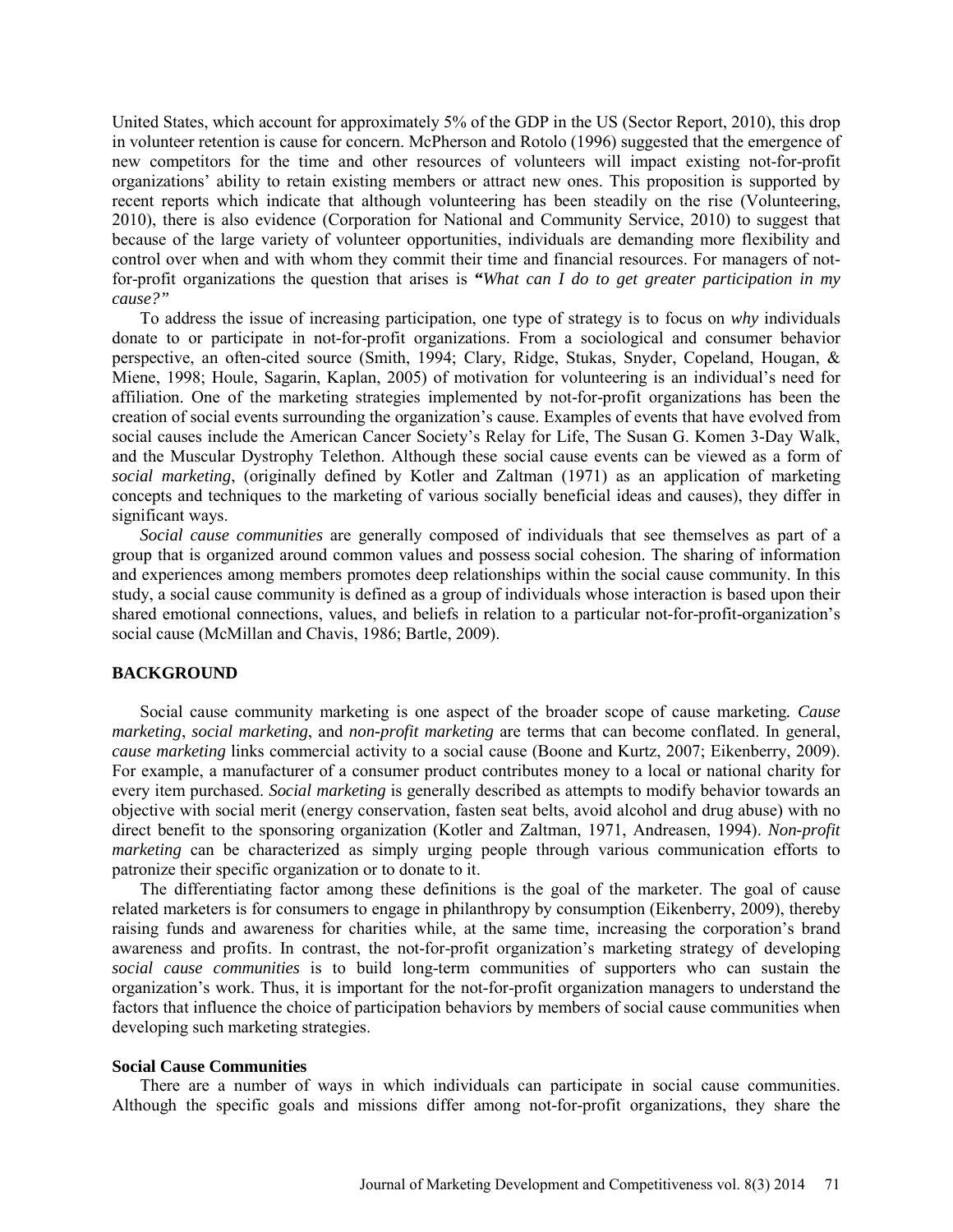objective of creating social cause events as vehicles for fundraising. Therefore, one way in which an individual can participate in the social cause community is by donating money. Individuals can also participate in the social cause by donating their time, effort, and talent. Offering individuals more than one way to donate their time helps the social cause organization reduce volunteer burnout. For example, the American Cancer Society's Relay for Life volunteers are encouraged to only serve for about 3-4 years as event chairs (B. Savage, personal communication, November 29, 2010), after which time they are encouraged to participate in another role. This provides opportunities for other volunteers to increase their levels of participation via other types of involvement, thereby broadening the social cause community's reach.

In addition to giving (1) money and (2) time, effort, and talent to face-to-face communities, technology has enabled these social cause communities to extend participation opportunities beyond the physical boundaries imposed by face-to-face communities to online communities. The use of social media platforms enhances participation in online social cause communities by promoting deep relationships through the sharing of information and experiences among members (Kane et al., 2009; Wu, Chen, and Chung, 2010; and Jang et al. 2008).

Social cause communities (both online and face-to-face) share similar characteristics to brand communities. Muniz and O'Guinn (2001) identified three characteristics that contribute to the formation of brand community: (1) consciousness of kind (bonds that exist between customers of a brand), (2) shared rituals and traditions (events, celebrations, and activities that are unique to that particular brand), and (3) a sense of moral responsibility (shared duty among the individual members of the community). Hassay and Peloza (2009) proposed that Muniz and O'Guinn's (2001) concept of brand community be extended to the not-for-profit sector's charity brand communities. In this regard, social cause community membership is based upon an individual's identification with the cause (brand), the not-for-profit organization (brand manufacturer), and/or the social cause community (face-to-face or online community).

# **THEORETICAL FRAMEWORK**

Research on what motivates a volunteer to participate in not-for-profit organizations is well established (Kessler, 1975; Smith, 1981; Clary, Snyder, & Ridge, 1992; Pike, 1992; Yeung, 2004; Laverie and McDonald, 2007; Kang, Lee, Lee, and Choi, 2007). However, this study seeks to extend this research into social causes in order to determine if individuals who seek participation in social causes do so because participation protects or enhances their self-image. To begin to integrate these concepts in this study, participation in the social cause is used as an identifier for the participant. In other words, the participation activity serves as an adjective describing that person (Barone, Shimp, and Sprott, 1999).

One stream of research focusing on the relationship between self-image and brand or product images considers *Self-congruity Theory.* An individual's perception of self or self-image, also referred to as selfconcept (Sirgy, 1982), is characterized as a multi-dimensional construct comprised of the *actual self* (how a person sees himself), *the ideal self* (how a person would like to perceive himself), and the *social self* (how an individual perceives how others perceive him). Self-congruity theory posits that a potential, prospective purchaser will more favorably evaluate those brands or products that most closely describe (match) his/her self-image (Barone et al, 1999; Sirgy, 1982; 1985). Thus, if the brand or product image closely matches (is congruent with) the consumer's self-image, the self-congruity effect will occur. Beerli, Diaz, and Martin (2004) and Randle and Dolnicar (2009) extended the relevance of self-congruity theory beyond product marketing to volunteering. Beerli et al (2004) found that the self-congruence of volunteers has an influence on the type of not-for-profit organization chosen. Randle and Dolnicar (2009, 2011) found that images were more congruent between the images the volunteers had of themselves and the organizations in which they participated than the organizations in which they did not participate.

For marketers of social cause communities, the desired behavior resulting from self-congruity is the continued participation of existing members and the recruitment and retention of new members. These findings in the literature suggest that managers of not-for-profit organizations can attract or retain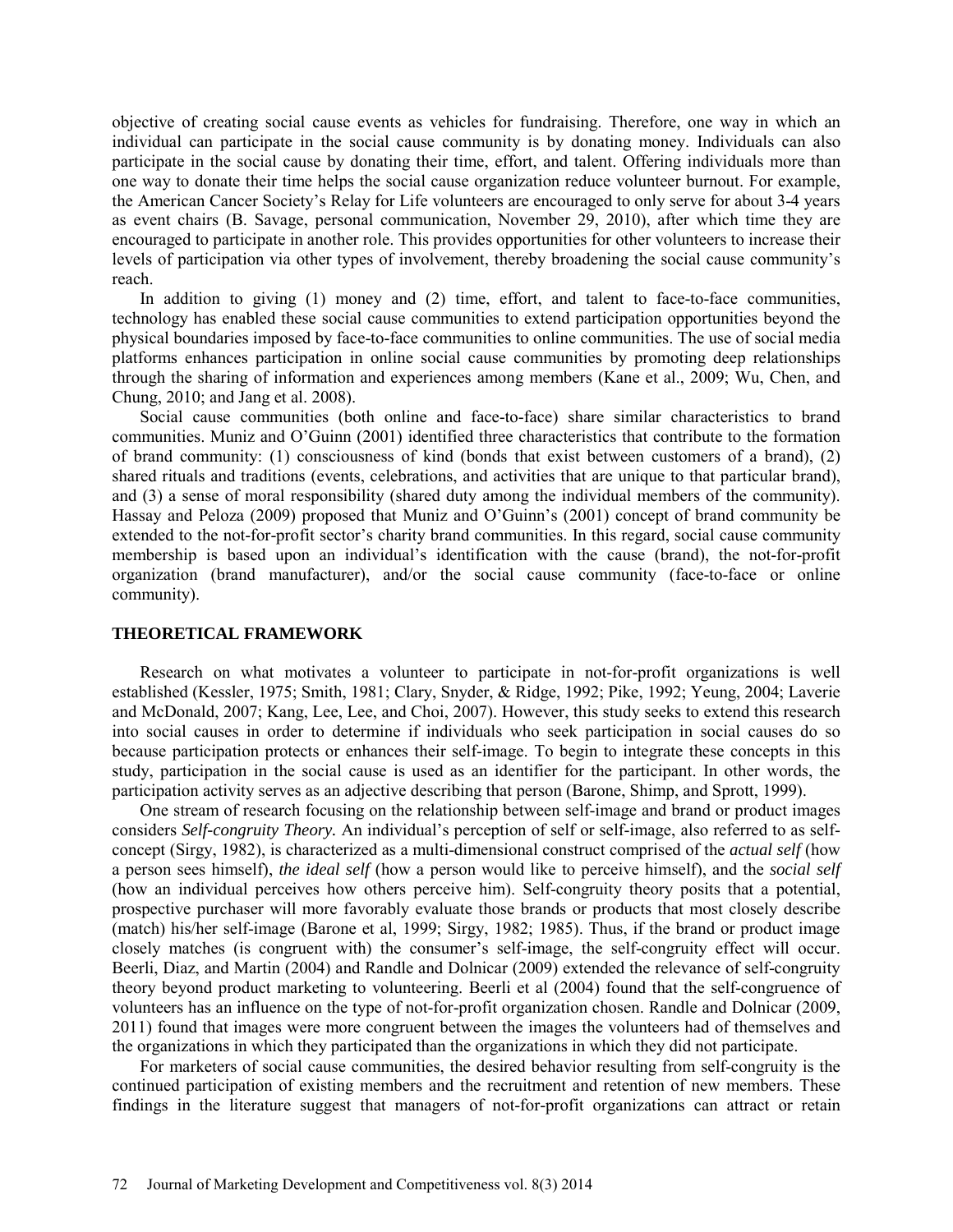volunteers by using marketing tactics to create the type of organizational image with which current volunteers can identify and prospective volunteers would like to identify. Used in this application, a perceived brand image or brand personality of an organization parallels the *concept* of a perceived brand image or brand personality for a product. Therefore, the first purpose of this study is to extend those of Beerli et al. (2004) and Randle and Dolnicar (2009, 2011) by applying self-congruity to the participation behaviors in social cause communities to answer the question: *Are the self-images of volunteers more congruent with the activities in which those volunteers participate than with activities in which those volunteers do not participate?* 

A second stream of research has focused on other factors that motivate participation. Clary et al. (1992) asserted that volunteer activities fulfill (satisfy) more than one motivation and that volunteers are satisfied and remain engaged with the organization to the extent that participation satisfies their needs (e.g., the perceptions that they are not doing everything to enhance or protect their self-images). In effect, the motivational factors are tied to the self-images for present, potential, and/or prospective volunteers. This is a particularly salient issue for not-for-profit organizations because the roles of the social cause community members in relationship to the social cause itself may change. For instance, people may initially become involved in a social cause community built around a particular illness or disease as a result of their need for support in their role as a caregiver to an afflicted individual. If the afflicted individual succumbs to the illness, the person's role as a caregiver may no longer be relevant, thereby shifting his or her identification with the social cause and subsequent level of participation. Because participation behaviors of not-for-profit social cause communities' members reflect an underlying direction and degree, motivation is implied. However, although participation may fulfill one or more of a volunteer's unmet needs, not all social cause community members participate in the same manner and to the same degree. In effect, participation may be influenced by other factors.

MacInnis and Jaworski (1989) purported that an individual's motivation to engage in a behavior is moderated by ability and/or opportunity to engage in that behavior. Barone et al (1999) and Aaker (1999) provided empirical evidence that self-congruity impacts on consumer behavior are influenced by moderating factors. The moderating role of the constructs: motivation, opportunity, and ability (MOA) have been examined in a variety of settings. Hung and Petrick (2011) found a moderating effect of selfefficacy (perceived ability to travel) on the relationship between self-congruity and travel intentions. Sundeen et al (2007) proposed that the availability of resources such as time (opportunity) or money (ability) influences volunteering by imposing different constraints on the roles and resources of potential volunteers. Therefore, we contend that the MOA framework can be extended to volunteerism and act as a moderator between self-congruity and participation. Therefore, the second purpose of this study is to examine the relationships among motivation, ability, and opportunity as a part of a person's self-concept and its effect on self-congruity including participatory behaviors of social cause community members.

Early empirical work focused on the congruity between selves (as a one dimensional construct) and the image of consumer products such as automobiles (Birdwell, 1968; Grubb and Hupp, 1968). However, tests of congruity between actual/ideal self-concept and product image were equivocal and varied from product to product (Landon, 1974). Sirgy (1980, 1982, 1985) expanded the relationship by viewing the self as a multi-dimensional construct focused not only on the *actual self* (how people see themselves) and the *ideal self* (how people would like to perceive themselves), but also the *social self* (how people perceive how others perceive them). Samli and Sirgy (1981) and Sirgy (1980, 1985) also found the direct relationship between self-congruity and behavior to be equivocal. While studies have explored selfcongruity effects and the role of various moderating factors with regard to *for-profit* brand marketing (Barone et al, 1999; Sirgy et al, 2005, 2008; and Liu, Lu, Liang, and Wei, 2010), this study proposes that a moderated model is also needed to explain how self-congruity influences the participation behavior in a social cause community. Therefore, the relationships between constructs depicted in Figure 1 will be explored by integrating self-congruity and the MOA theoretical framework into a single model.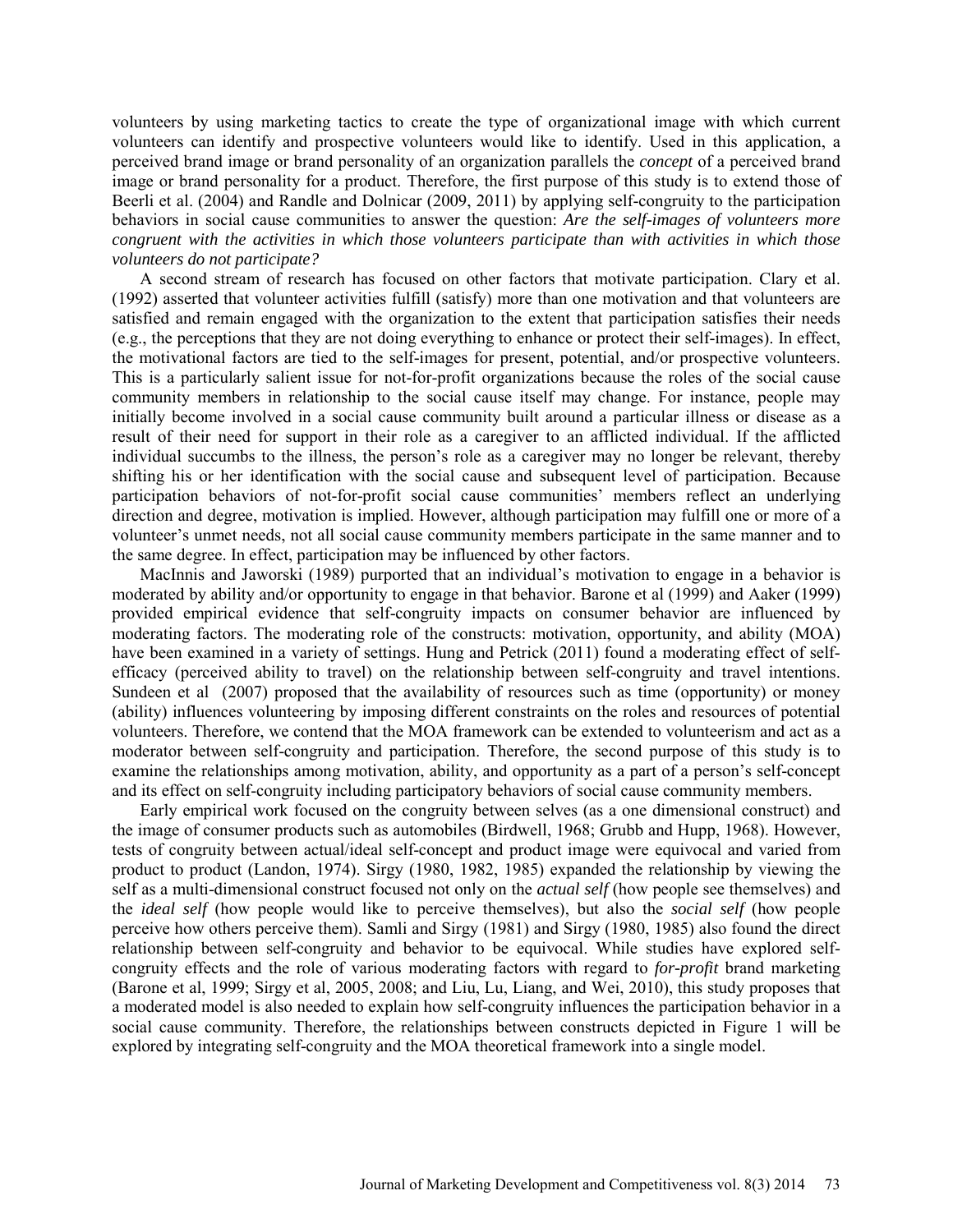**FIGURE 1 CONCEPTUAL FRAMEWORK FOR TESTING RELATIONSHIPS**



Figure 1 depicts the relationships between self-congruity, motivation, ability and opportunity and the individual's choice of participatory activities. The dotted lines depicted in Figure 1 represent suppositions. The solid lines shown in Figure 1 represent the hypothesized relationships among the constructs. Listed below are the suppositions and hypotheses that will be tested in this study and their corresponding labels as depicted in Figure 1.

- *S1 Images of self are positively related to participation.*
- *S2 Images of participatory behaviors are positively related to participation.*
- *S3a An existing or potential participant's motivation is positively related to participation.*
- *S3b An existing or potential participant's perception of ability (self-efficacy) is positively related to participation.*
- *S3c An existing or potential participant's opportunity is positively related to participation.*
- *H1a Congruity is affected by images of participatory activities. Congruity is large if there is a small difference between self-images and images of participatory behavior. Congruity is small if there is a large difference between self-images and images of participatory behavior.*
- *H1b Congruity is affected by images of self (as described by participatory behaviors). Congruity is large if there is a small difference between self-images and images of participatory behavior. Congruity is small if there is a large difference between self-images and images of participatory behavior.*
- *H2 Congruity between images of self and images of participatory activities is positively related to participation.*
- *H1a: H2 Congruity mediates the relationship between images of participatory activities and participatory behaviors.*
- *H1b: H2 Congruity mediates the relationship between images of self and participatory behaviors*
- *H3a Motivation is affected by congruity between actual, desired, and social self-images. High levels of congruity between actual, desired, and social self-images are negatively related to high levels of motivation.*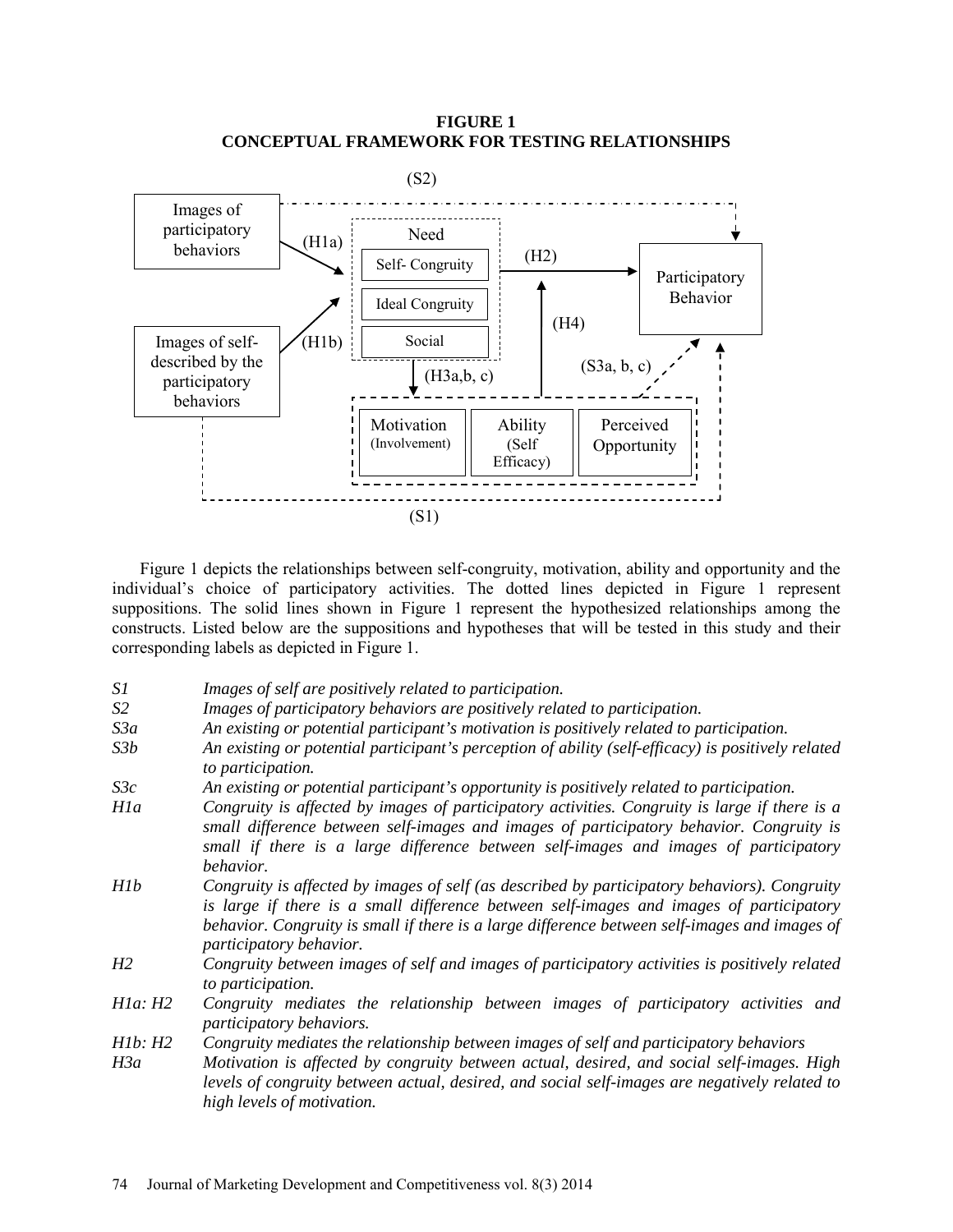- *H3b Perception of Ability (self-efficacy) is affected by congruity between actual, desired, and social self- images. High levels of congruity between actual, desired, and social self-images are positively related to high levels of ability (self-efficacy).*
- *H3c Perceived Opportunity is affected by congruity between actual, desired, and social selfimages. High levels of congruity between actual, desired, and social self-images are positively related to high levels of perceived opportunity.*
- *H4 The relationship between congruity and participation is moderated by motivation, ability and opportunity.*

### **METHOD**

To test the proposed hypotheses, data was collected from participants in an established social cause community known as the Relay for Life, which is associated with the national nonprofit organization, The American Cancer Society (ACS) through the use of an electronic survey. The Relay for Life was selected as an appropriate organization from which to gather data as it exhibits many of the characteristics of social cause communities described by McMillan and Chavis (1986) and Bartle (2009) as a group of individuals whose interaction is based upon their shared emotional connections, values and beliefs in relation to a particular not-for-profit-organization's social cause. Participants completed a survey which included questions relating to past volunteering behavior, images of self, images of three general types of participation behavior related to the social cause community (i.e., donation of money, donation of time in face-to-face activities, and donation of time in online activities) and demographic information. Face-toface activities were defined as any type of in-person activity related to the social cause such as attending events or chairing a committee. Online activities were defined as a participant's donation of time to the social cause in a virtual setting such as posting comments on a discussion board, blogging, or interactions on other types of social networking sites. A total of 167 participants completed the survey. The data were analyzed using SmartPLS®, a software application that employs partial least squares (PLS) path modeling techniques.

#### **RESULTS**

The PLS model was analyzed and interpreted in two stages: the measurement model and the structural model (Henseler, Ringle, and Sinkovics, 2009; Anderson and Gerbing, 1988). In the first step, the measurement model was assessed for adequate validity and reliability of the items and constructs in the model. As shown in Table 1, each of the constructs shown in Figure 1 demonstrated good internal reliability and consistency.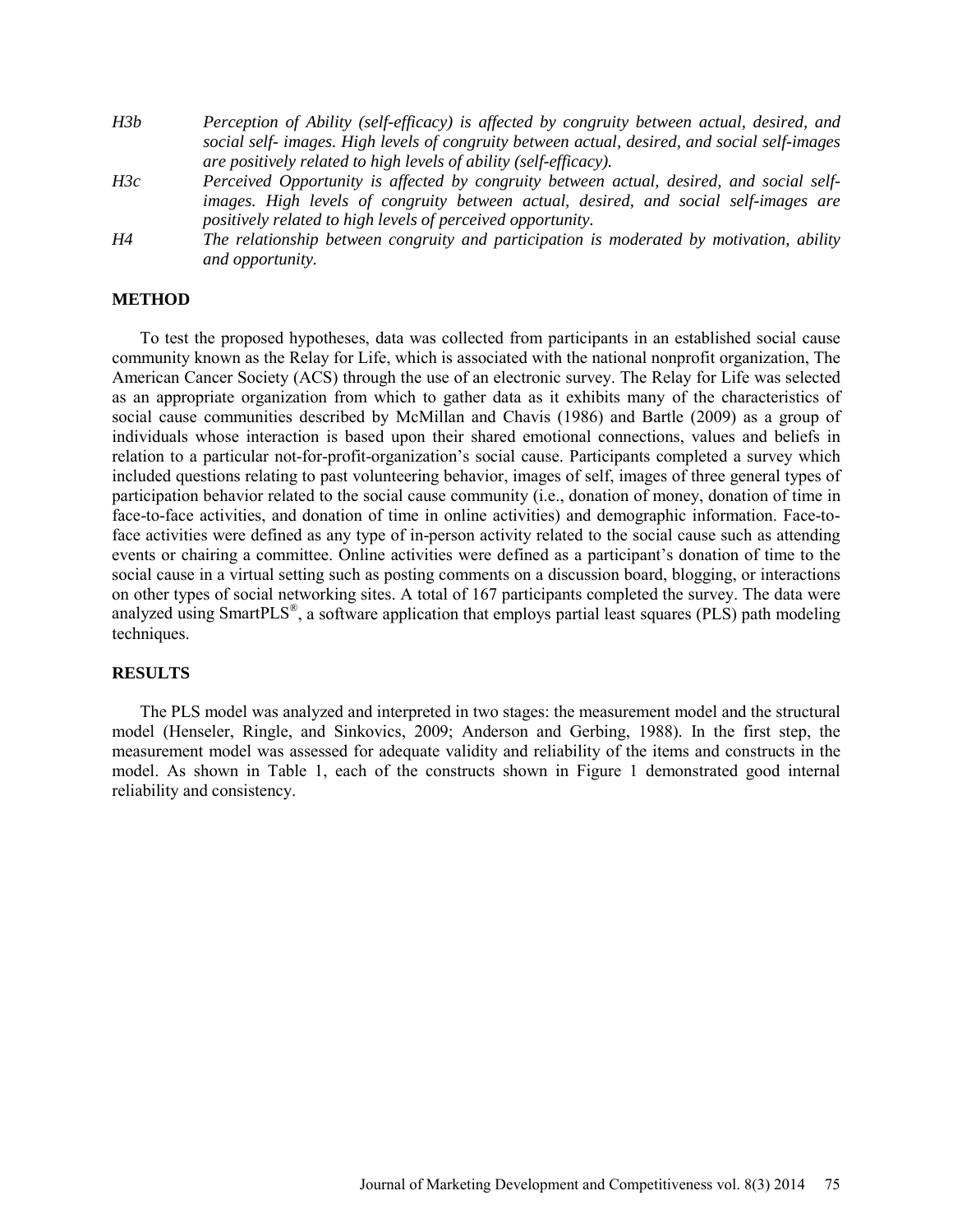| Construct                | Composite   | Cronbach's |  |
|--------------------------|-------------|------------|--|
|                          | Reliability | Alpha      |  |
| Image Donor              | 0.902       | 0.869      |  |
| Image FTF                | 0.900       | 0.865      |  |
| Image ONL                | 0.943       | 0.927      |  |
| <b>Actual Self Image</b> | 0.838       | 0.764      |  |
| <b>Ideal Self Image</b>  | 0.889       | 0.853      |  |
| Social Self Image        | 0.877       | 0.831      |  |
| Participation            | 0.844       | 0.806      |  |
| Motivation               | 0.909       | 0.868      |  |
| Ability                  | 0.826       | 0.693      |  |
| Opportunity              | 0.842       | 0.634      |  |

## **TABLE 1 RELIABILITY STATISTICS**

In Step Two, we assessed the quality of the structural model. Using SmartPLS<sup>®</sup>, the structural model was assessed by path coefficients and the endogenous latent variable's coefficient of determination  $(R^2)$ (Chin, 2003) in the dependent constructs. First the suppositions proposed in the outer model (dotted lines in Figure 1) were analyzed.

## *S1 Images of self are positively related to participation.*

To test whether path coefficients differ significantly from zero, t-values were calculated using the bootstrapping procedure in SmartPLS® described by Chin (1998). All three images of self (actual, ideal, social) were significantly related to participation ( $t = 10.2$ , 10.01, and 11.4, respectively;  $p \le 0.01$ ).

## *S2 Images of participatory behaviors are positively related to participation.*

The three types of participatory behavior identified in this study are broadly defined as donation of money, volunteering time in face-to-face (in-person) activities, and volunteering time in a virtual activity. Therefore, each of the path relationships between images of participatory behaviors and participation was tested separately. For each of the path relationships, the t-values were significant  $(t = 9.29, 8.945,$  and 8.69;  $p < .01$ ).

*S3a. An existing or potential participant's motivation is positively related to participation.*

*S3b An existing or potential participant's ability is positively related to participation.*

*S3c An existing or potential participant's opportunity is positively related to participation.*

All three constructs of the MOA framework were found to be significantly related to participation. PLA analysis yielded the following results: Motivation  $\rightarrow$  Participation (t = 17.9353, p < 01); Ability  $\rightarrow$ Participation (t = 15.0831, p < 0.01); and Opportunity  $\rightarrow$  Participation (t = 35.732, p < 0.01).

# **HYPOTHESIS TESTING**

Each of the hypotheses proposed in this study involves the self-congruity construct. Using a generalized absolute difference model (Dolich, 1969, Sirgy & Danes, 1982, Beerli*, et al.*, 2004; Randle et al, 2011), three types of self-congruities constructs (actual self-congruity, ideal self-congruity, and social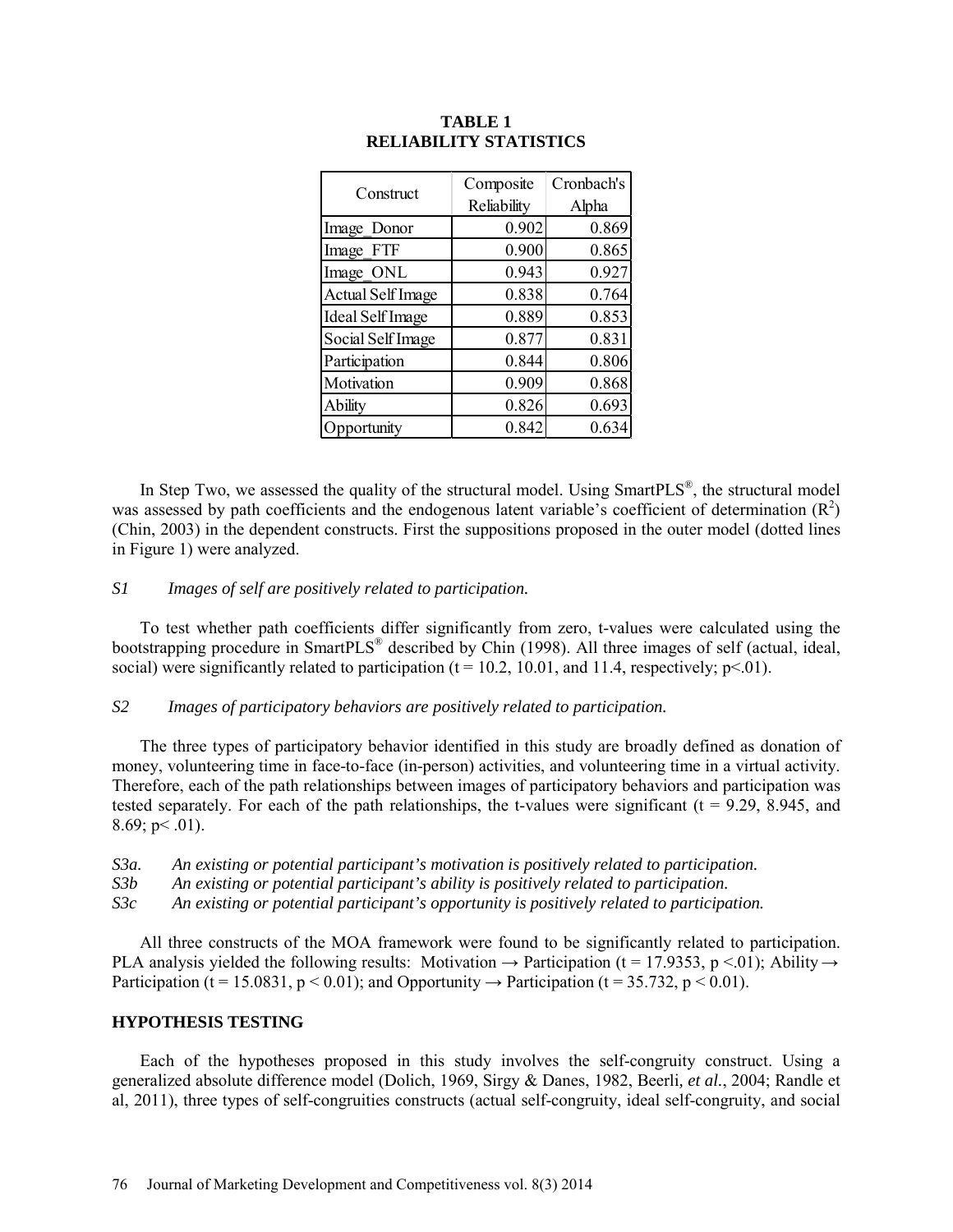self-congruity) were calculated. Following the assertion of Beerli et al. (2004, p. 41), that to find significant differences between the perceptions of self would be a sign of "serious psychological problems," factor analyses for each of the three types of participatory activities (donation of money, faceto-face activities, and virtual activities) were conducted. Because these yielded only one factor of congruence (total variance explained  $> 72\%$ ), congruency was treated as one construct comprised of three latent variables for each *type* of participatory activity. However, since congruity between images of participatory behavior in a volunteer organization and images of self is being considered in this study as analogous to the congruity between images of self and images of an individual brand in a consumer marketing application, the three different types of congruity were analyzed as distinct "brands" (Figure 2  $-$  Model A, B, and C).

# **FIGURE 2 INDIVIDUAL CONGRUITY FRAMEWORK FOR TESTING RELATIONSHIPS**



#### **Model A**

**Model B**

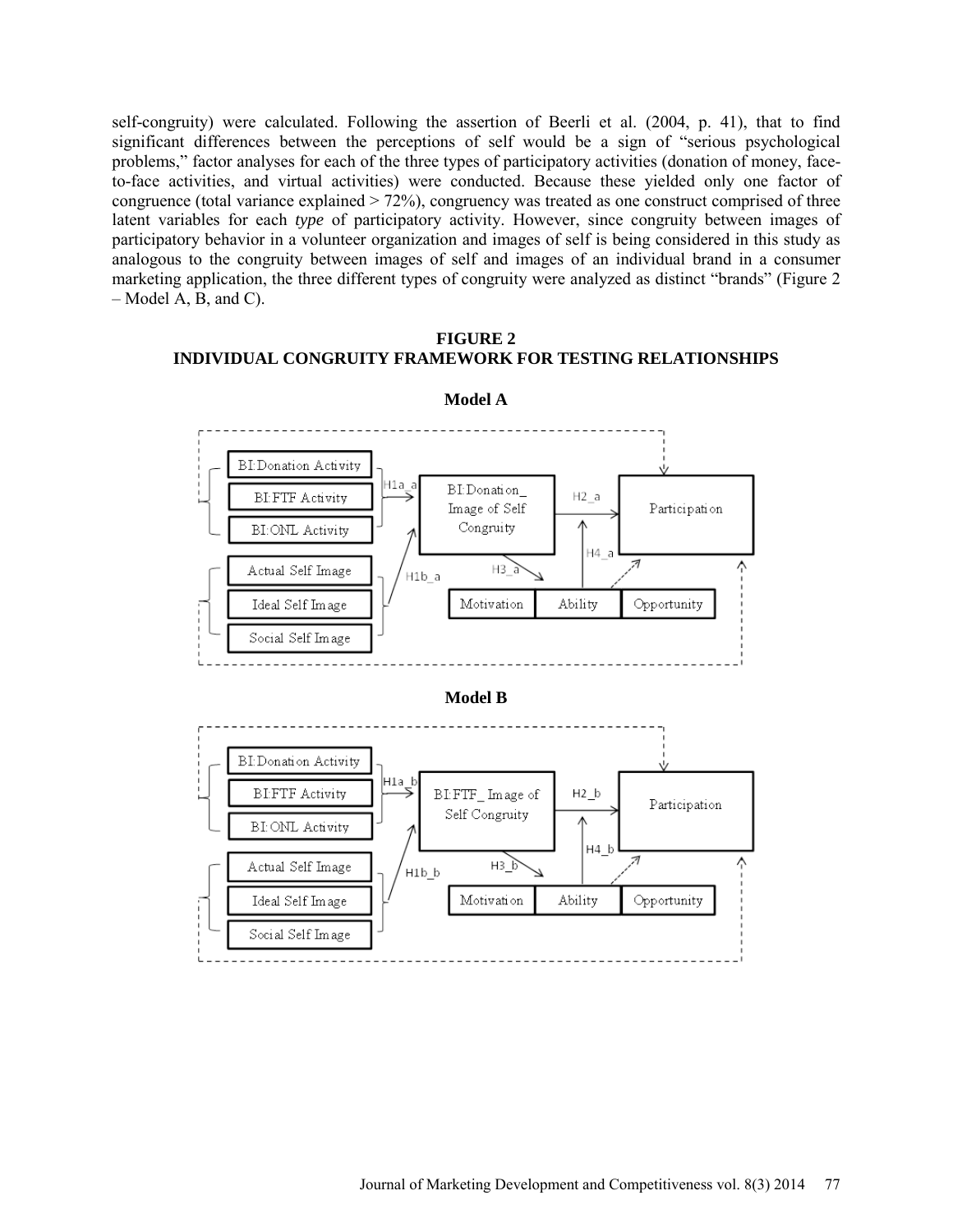



Table 2 depicts the results for the hypothesized relationships (H1, 2, and 3) shown in Models A, B, and C.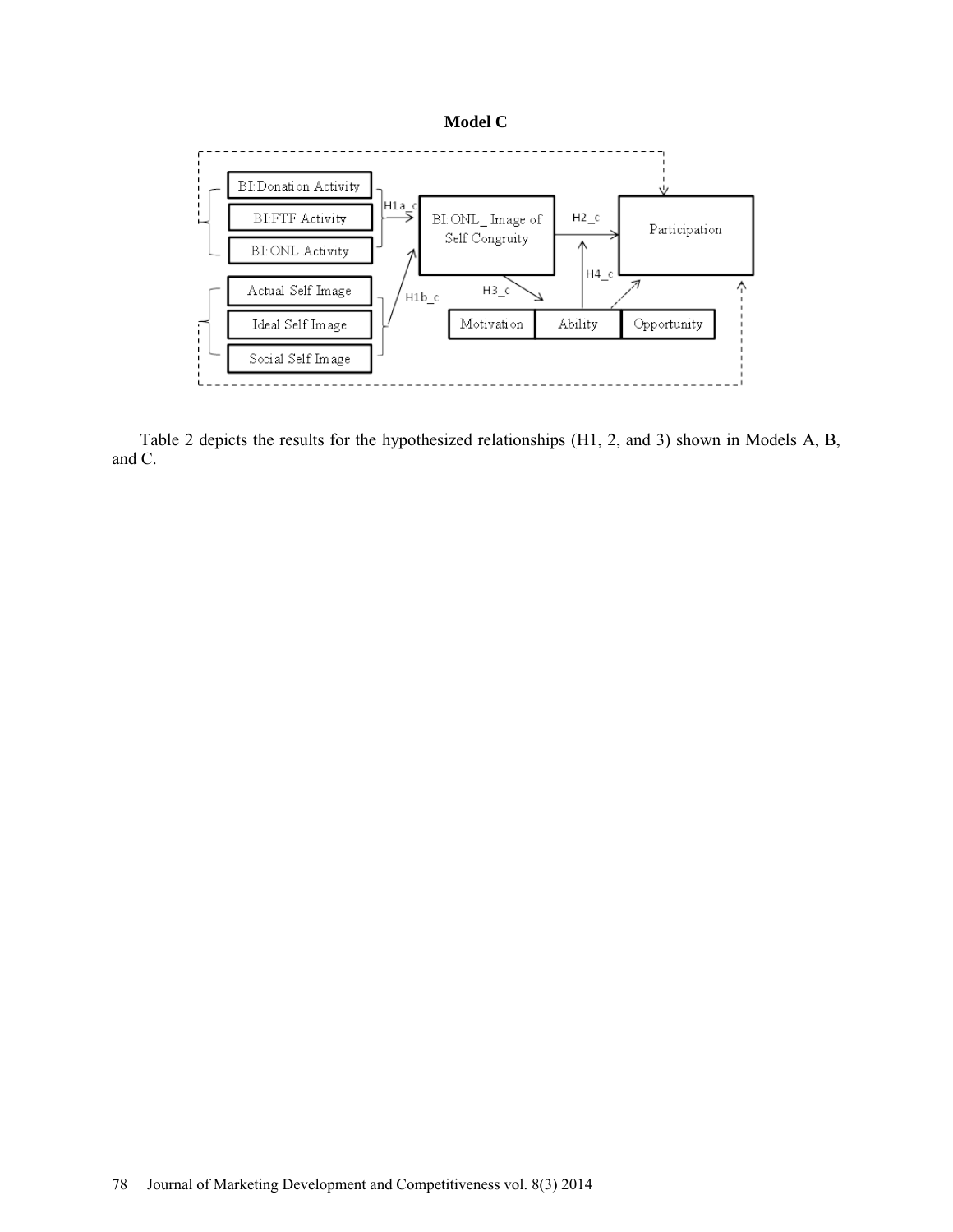|                                                 |                              |          |          | Critical  |                  |                        |
|-------------------------------------------------|------------------------------|----------|----------|-----------|------------------|------------------------|
|                                                 |                              | Standard | Standard | Ratio (t- |                  | Support of             |
| Hypothesis                                      | Path Relationship            | Path     | Error    | value)    | $\boldsymbol{p}$ | hypotheses             |
| Hla la                                          | BI donation -> Con Don       | $-0.611$ | 0.071    | 8.597     | ***              |                        |
| H <sub>1a_2a</sub>                              | BI FTF->Con Don              | 0.126    | 0.064    | 1.975     | $\ast$           | Partially<br>Supported |
| Hla 3a                                          | BI ONL->Con Don              | 0.006    | 0.047    | 0.119     | < 0.906          |                        |
| Hla lb                                          | BI donation -> Con FTF       | $-0.196$ | 0.074    | 2.654     | **               |                        |
| Hla 2b                                          | BI FTF->Con FTF              | $-0.220$ | 0.087    | 2.531     | $**$             |                        |
| Hla 3b                                          | BI ONL->Con FTF              | 0.051    | 0.056    | 0.896     | < 0.370          |                        |
| Hla lc                                          | BI donation -> Con ONL       | $-0.097$ | 0.081    | 1.201     | 0.2307           |                        |
| Hla 2c                                          | BI FTF->Con ONL              | 0.218    | 0.140    | 1.562     | 0.1189           |                        |
| Hla 3c                                          | BI ONL -> Con ONL            | $-0.561$ | 0.078    | 7.188     | ***              |                        |
| Hlb la                                          | ACT SELF->Con Don            | $-0.181$ | 0.081    | 2.242     |                  |                        |
| H <sub>1</sub> b 2a                             | ID SELF -> Con Don           | 0.137    | 0.074    | 1.847     | ${}< 0.065$      | Partially<br>Supported |
| H <sub>1</sub> b 3a                             | SS SELF -> Con Don           | 0.069    | 0.065    | 1.058     | < 0.290          |                        |
| H1b 1b                                          | ACT SELF -> Con FTF          | $-0.277$ | 0.084    | 3.303     | ***              |                        |
| H1b 2b                                          | ID SELF -> Con FTF           | 0.143    | 0.075    | 1.905     | $\ast$           |                        |
| H <sub>1</sub> b 3b                             | SS SELF -> Con FTF           | 0.062    | 0.077    | 0.801     | < 0.423          |                        |
| H <sub>1</sub> b 1c                             | ACT SELF -> Con ONL          | 0.050    | 0.066    | 0.753     | 0.4519           |                        |
| H <sub>1</sub> b <sub>2c</sub>                  | ID SELF -> Con ONL           | 0.001    | 0.077    | 0.019     | 0.985            |                        |
| H <sub>1</sub> b 3c                             | SS SELF -> Con ONL           | $-0.013$ | 0.070    | 0.179     | 0.8582           |                        |
| H <sub>2</sub> a                                | Con Don -> Participation     | $-0.082$ | 0.038    | 2.166     |                  |                        |
| H2 b                                            | Con $FTF \geq$ Participation | $-0.018$ | 0.034    | 0.545     | < 0.585          | Partially<br>Supported |
| H2c                                             | Con ONL -> Participation     | $-0.006$ | 0.042    | 0.149     | 0.8816           |                        |
| H3a a                                           | Con Don -> MOT               | $-0.224$ | 0.046    | 4.908     | ***              |                        |
| H3a b                                           | Con FTF->MOT                 | $-0.236$ | 0.058    | 4.094     | ***              | Partially<br>Supported |
| H3a c                                           | Con ONL->MOT                 | $-0.052$ | 0.045    | 1.160     | 0.2467           |                        |
| H3b a                                           | Con Don -> ABl               | $-0.272$ | 0.043    | 6.346     | ***              |                        |
| H3b b                                           | Con $FTF > AB1$              | $-0.229$ | 0.046    | 4.959     | ***              | Supported              |
| H3b c                                           | Con ONL->ABl                 | $-0.121$ | 0.053    | 2.288     |                  |                        |
| H3c a                                           | Con Don -> OPP               | $-0.248$ | 0.044    | 5.677     | ***              |                        |
| H3c b                                           | Con FTF->OPP                 | $-0.163$ | 0.044    | 3.673     | ***              | Supported              |
| H3c c                                           | Con ONL->OPP                 | $-0.165$ | 0.045    | 3.699     | ***              |                        |
| ** $p < .01$<br>*** $p < .001$<br>$*_{p}$ < .05 |                              |          |          |           |                  |                        |

**TABLE 2 SUMMARY OF THE HYPOTHESIS TESTING RESULTS**

# **Tests of Moderation**

Figure 2 (Line H4) shows that Motivation, Ability, and Opportunity are proposed to act as moderators for congruity between images of participatory behavior and images of self and participation. Motivation was found to have a significant moderating effect on the relationship between Con FTF \* Motivation  $\rightarrow$ Participation (t = 2.535, p < .01) and Con\_ONL \* Motivation  $\rightarrow$  Participation (t = 2.616, p < .01). Ability was found to have a significant moderating effect on the relationship between Con FTF  $*$  Ability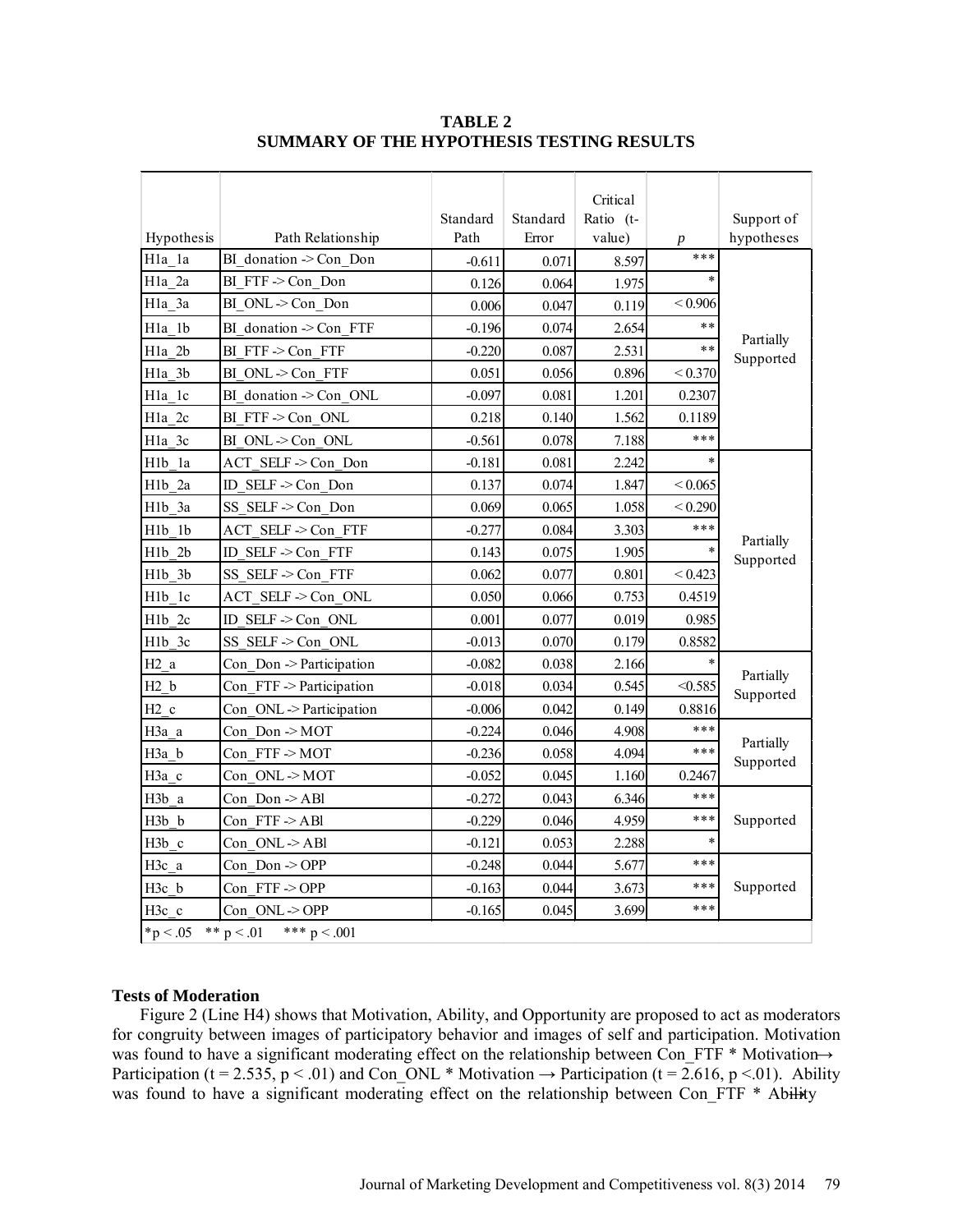Participation (t = 2.49, p < .01) and Con\_ONL \* Ability  $\rightarrow$  Participation (t = 2.55, p < .01). Opportunity was also found to have a significant a moderating effect on the relationship between Con FTF  $*$ Opportunity → Participation (t = 2.541, p < 01) is Con\_ONL \* Opportunity → Participation (t = 2.68, p < .01).

#### **DISCUSSION**

One purpose of this research was to determine if the concepts of self-congruity theory could be extended to the participation behavior of volunteers in social cause communities. More specifically, it was to examine the impact of congruity between a social cause community member's self-image and the images of the participatory behavior on volunteer participation behavior. The results presented show that the social cause community's images of self (actual, ideal, social) and the images of the participation behavior (donation, face-to-face, online) are positively related to the member's participation behaviors (Suppositions 1 and 2). These findings are consistent with previous studies (Clary et al, 1998; Bowles and Gintis, 1986; Aaker et al, 2010; Houle et al, 2005). The findings also show that motivation, ability, and opportunity are positively related to participation behavior (Suppositions 3). By confirming the relationships posited in each supposition, the foundation for testing the hypotheses was established. It also provided support for integrating self-congruity and the MOA theoretical framework in a single model.

The second purpose of this study was to examine the relationships among motivation, ability, and opportunity as a part of a person's self-concept and its effect on self-congruity including participatory behaviors of social cause community members.

The congruity relationships between images of self and images of the participatory behavior were examined separately in Model A, B, and C. In all three models, the images of participatory behavior were significantly related to their respective congruity construct (H1a). For example, in Model A, images of donation behavior were significantly related to the congruity construct, i.e., to self-image. Model A also revealed that images of face-to-face activities were related to lower levels of congruity between donation activities and images of self. Conversely, in Model B, images of donation behavior were related to higher levels of congruity between images of face-to-face activities and self-image. These findings may suggest that the order in which images of an activity are established or the strength of the activity's image is related to self-congruity relationships involving other types of activities.

A social cause community member's actual self-image and ideal self-image were shown to be significantly related to only donation activity: self-image congruency and face-to-face activity: self-image congruency, but not online activity:self-image congruency (H2a). This may be the result of underdeveloped image of online activities due to the relatively new emergence of social networking and other online tools. An individual's social self-image was not a significant factor in any of the three models. These findings are in line with those from the study, "Why People Volunteer" (Pike, 1992, p.16) which noted that some do not like to talk about their volunteer work "for fear of being labeled a `dogooder' or someone who is seeking praise."

Testing of hypotheses H4 (a, b, c) revealed that high levels of congruity between self-images and images of all three types of participatory activities were found to be positively associated with motivation, ability, and opportunity. Only the relationship between images of online/virtual activity: self-image congruity and motivation was not significant. These findings support the integration of self-congruity and the MOA framework into a single model.

Tests of the relationship between the congruity constructs and participation (H2) yielded mixed results. Of the three types of self-image:participation image congruity, only the relationship between donation behaviors: images of self congruity to participation behavior were significant. This result was surprising as previous studies (Beerli et al, 2004, Randle and Dolnicar, 2009) have shown that congruency between the volunteer's self-images and the image of the NFPO *did influence* the choices and behaviors of the volunteer. However, Wu and Zumbo (2008) explained that the relationship between two constructs may be unexpectedly weak due to the presence of a hidden moderation effect. Further testing of the constructs motivation, ability, and opportunity did in fact show that each of these constructs had a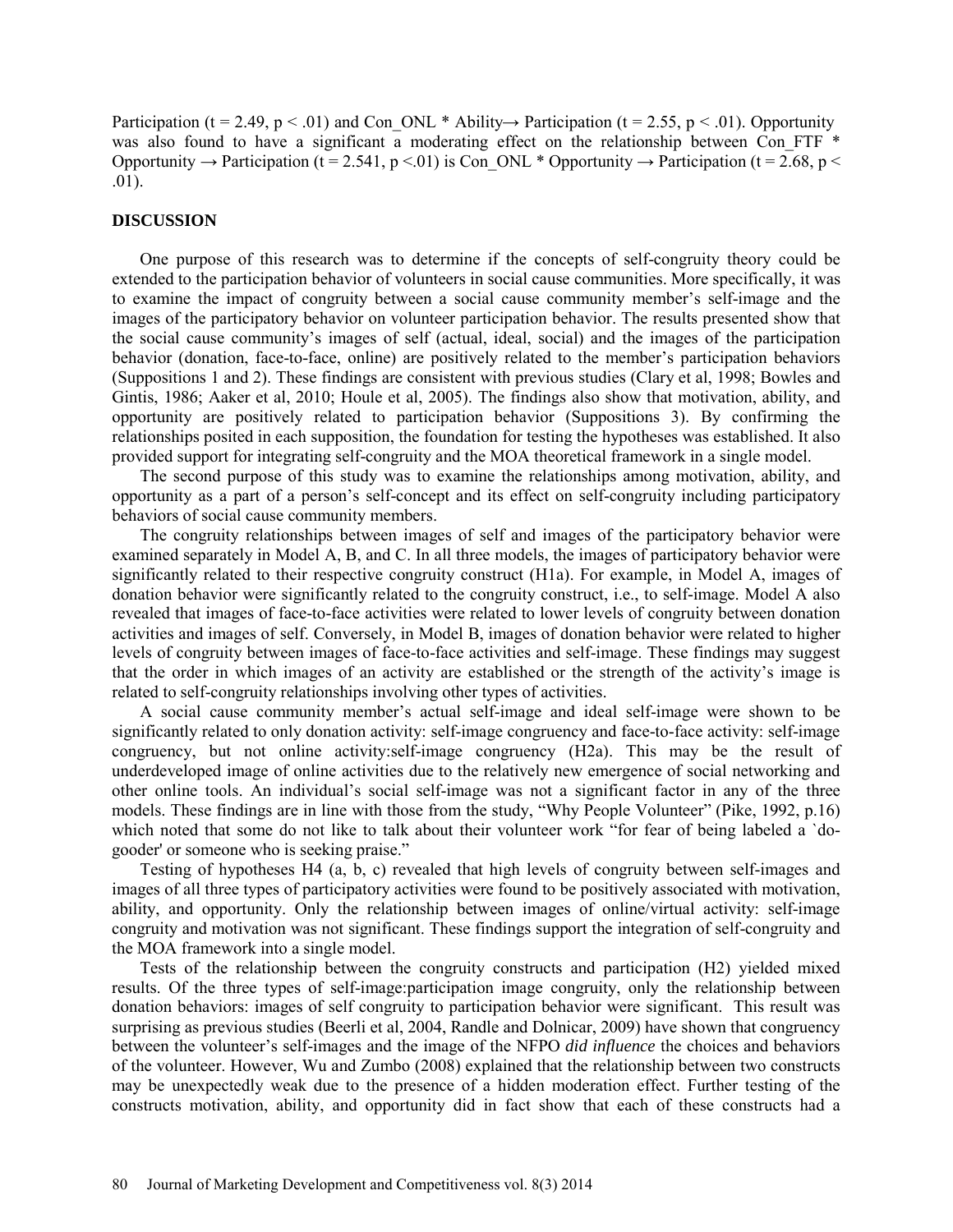significant moderating effect on the relationship between face-to-face:images of self congruity and participation and on the relationships between online participation behavior: images of self congruity and participation. The moderating effect of motivation, ability and opportunity offers some explanation as to the lack of support found in Models B and C for hypotheses H2, H1a:H2 and H1b:H2. It also provides additional explanation for Samli and Sirgy's (1981) and Sirgy's (1980, 1985) equivocal findings on the direct relationship between self-congruity and behavior.

## **IMPLICATIONS**

Several practical implications emerge from this study. First, how individuals perceive themselves (actual or ideal) or how others perceive them as well as the images of the participation behavior influences their participation in the social cause community. Thus, managers of not-for-profit organizations should seek to facilitate matched between images of participatory activities and the volunteer's images of self. In addition, since congruity between a social cause community member's selfimage was not shown to be significantly related to online activity, this may indicate that the "brand image" of volunteer participation through online activities is not well established. Therefore, organizations may wish to explore promoting online participation activities in terms that are relatable to the volunteer's actual or ideal self-image.

Second, motivation, ability, and opportunity were shown to be significant influencers on a volunteer's participation behavior. Since motivation was operationalized using measures of involvement, it is important that managers foster a sense of inclusion among volunteers. Of the three constructs, opportunity had the strongest relationship to participation. Therefore, managers should find ways for volunteers to participate easily by reducing barriers caused by perceived time constraints.

Finally, motivation, ability and opportunity were found to be moderators between both the face-toface and online congruity constructs and participation. Therefore, while managers seeking to maintain or increase participation in their social cause community need to ensure there is a strong match, they must also be aware that any of the three (motivation, ability and opportunity) can have an effect in whether or not the volunteer actually engages in some type of participatory behavior.

## **REFERENCES**

- Aaker, J. L., (1999). The malleable self: the role of self-expression in persuasion. *Journal of Marketing Research*, 36(1), 45-57.
- Aaker, J., Vohs, K.D., & Mogilner, C. (2010). Nonprofits are seen as warm and for-profits as competent: firm stereotypes matter. *Journal of Consumer Research*, 37(2), 224-237.
- Andreasen, A.R. (1994). Social marketing: Its definition and domain. *Journal of Public Policy & Marketing*, 13(1), 108-114.
- Anderson, J. C., & Gerbing, D. W. (1988). Structural equation modeling in practice: A review and recommended two-step approach. *Psychological Bulletin*, 103(3),411-23.
- [Barone,](http://www.springerlink.com/content/?Author=Michael+J.+Barone) M.J., Shimp, T.A., & [Sprott,](http://www.springerlink.com/content/?Author=David+E.+Sprott) D.E. (1999). Product ownership as a moderator of self-congruity effects. *[Marketing Letters,](http://www.springerlink.com/content/0923-0645/)* [10\(1\)](http://www.springerlink.com/content/0923-0645/10/1/), 75-86.
- Bartle, P. (2009). What is community? A sociological perspective. *Community Empowerment*. Retrieved from http://www.scn.org/cmp/.

Beerli, A., Diaz, G., & Martin, J.D. (2004). The behavioral consequences of self-congruency in volunteers. *International Journal of Nonprofit and Voluntary Sector Marketing*, 9(1), 28-48.

Birdwell, A.E. (1968). A study of influence of image congruence on consumer choice. *Journal of Business,* 41(1),76-88.

Boone, L. E. & Kurtz, D. L. (2007). *Contemporary Marketing.* Philadelphia: Harcourt College Publishers.

Bowles, S., & Gintis, H. (1986). *Democracy and Capitalism: Property, Community, and the Contradictions of Modem Social Thought*. New York: Basic Books.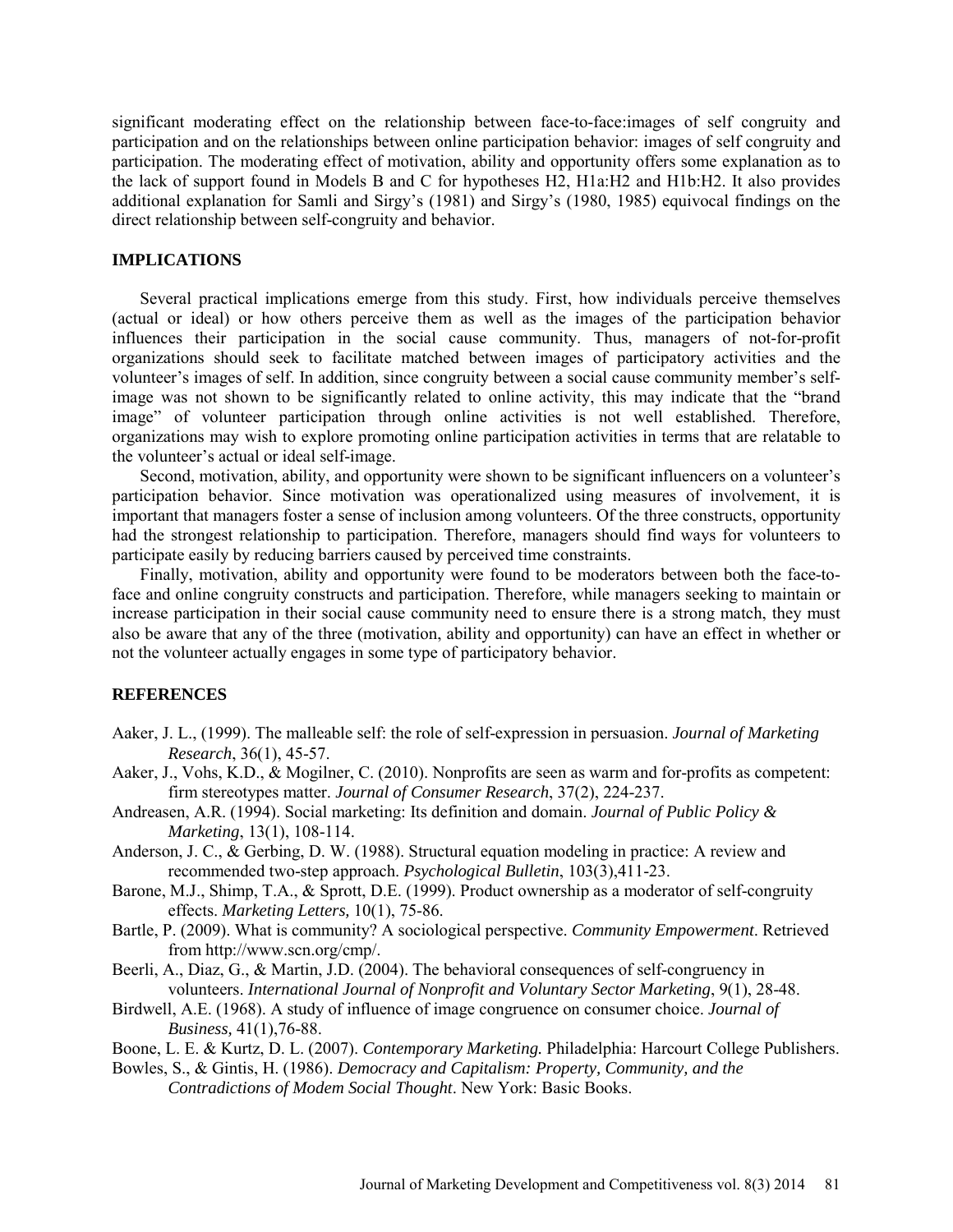- Chin, W.W., Marcolin, B.L., & Newsted, P.R. (2003). A partial least squares latent variable modeling approach for measuring interaction effects: results from a Monte Carlo simulation study and an electronic-mail emotion/adoption study. *Information Systems Research* 14, 2, 189-217. Doi:10.1287/isre.14.2.189.16018
- Clary, E.G., Snyder, M., & Ridge, R. (1992). Volunteers motivations: A functional strategy for the recruitment, placement, and retention of volunteers. *Nonprofit Management and Leadership,* 2(4), 333-350.
- Clary, E.G., Snyder, M., Ridge, R.D., Copeland, J., Stukas, A.A., Haugen, J., & Miene, P. (1998). Understanding and assessing the motivations of volunteers: a functional approach. *Journal of Personality and Social Psychology, 74*(6), 1516-1530.
- Corporation for National and Community Service, Office of Research and Policy Development (2010, June). *Volunteering in America 2010: National, State, and City Information,* Washington, DC. Retrieved from http://www.volunteeringinamerica.gov.
- Corporation for National and Community Service (2012). *Research Brief: Volunteering in America Research Highlights*, Washington, DC. Retrieved from http://www.volunteeringinamerica.gov.
- Dolich, I. J. (1969). Congruence relationships between self images and product brands. *Journal of Marketing Research*, 6(1), 80-84. DOI: 10.2307/3150001
- Eikenberry, A.M. (2009). The hidden costs of cause marketing. *Stanford Social Innovation Review*. Retrieved from http://www.ssireview.org.articles/entry/1341.
- Grubb, E.L., & Hupp, G. (1968). Perception of self, generalized stereotypes, and brand selection. *Journal of Marketing Research,* 5, 58-63.
- Hassay, D. H., & Peloza, J. (2009). Building the charity brand community. *Journal of Nonprofit & Public Sector Marketing,* 21(1), 24-55.
- Henseler, J., Ringle, C. M., & Sinkovics, R. R. (2009). The use of partial least squares path modeling in international marketing. In Sinkovics, R.R. & Ghauri, P. N. (eds.), *Advances in International Marketing* (pp. 277-320), Emerald, Bingley.
- Houle, B. J., Sagarin, B. J., & Kaplan, M. F. (2005). A Functional Approach to Volunteerism: Do Volunteer Motives Predict Task Preference? *Basic and Applied Social Psychology,* 27(4), 337– 344.
- Hung, K., & Petrick, J. F. (2011). Testing the effects of congruity, travel constraints, and self-efficacy on travel intentions: An alternative decision-making model, *Tourism Management*, doi:10.1016/j.tourman.2011.09.007
- Jang, H., Olfman, L., Ko, I., Koh, J., & Kim, K. (2008). The influence of on-line brand community characteristics on community commitment and brand loyalty. *International Journal of Electronic Commerce.* 12 (3), 57–80. doi: 10.2753/JEC1086-4415120304.
- Kane, G. C., Fichman, R. G., Gallaugher, J., & Glaser J. (2009). Community Relations 2.0. *Harvard Business Review*, *87*(11), 45–50.
- Kang, I., Lee, K., Lee, S., & Choi, J. (2007). Investigation of online community voluntary behavior using cognitive map. *Computers in Human Behavior*, 23(1), 111-126, 10.1016/j.chb.2004.03.039.
- Kessler, R. C. (1975). A descriptive model of emergency on-call blood donation. *Journal of Voluntary Action Research* 4(3-4), 159-171.
- Kotler, P., & Zaltman, G. (1971). Social marketing: An approach to planned social change. *Journal of Marketing*, 35, 3-12.
- Landon Jr., E. (1974). Self concept, ideal self concept, and consumer purchase intentions. *Journal of Consumer Research*, 1(2), 44-51.
- Laverie, D. A., & McDonald, R.E. (2007). Volunteer dedication: Understanding the role of identity importance on participation frequency. *Journal of Macromarketing*, 27(3), 274-288. doi: 10.1177/0276146707302837
- Liu, S., Lu, Y., Liang, Q., & Wei, E. (2010). Moderating effect of cultural values on decision making of gift-giving from a perspective of self-congruity theory: an empirical study from Chinese context. *Journal of Consumer Marketing*, 27(7), 604 – 614.